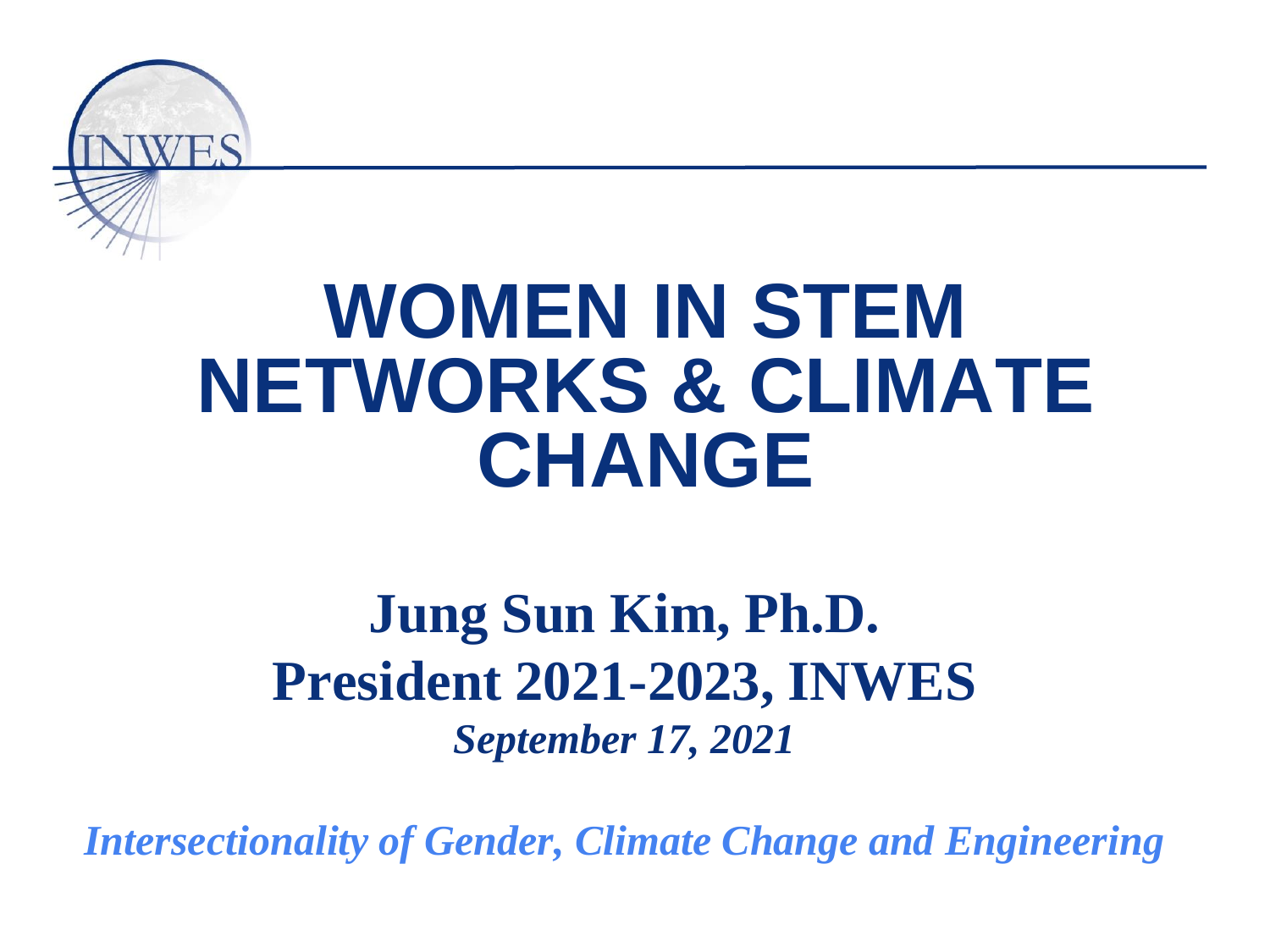

*Captured 2021-09-16 from https://www.ipcc.ch/assessment-report/ar6/*

- Change in earth's climate in all region of the world more vivid
- Strong and sustained reduction in  $CO_2$  emission and greenhouse gases(GHG) can limit climate change
- Emission of GHG from human activities is responsible: human influence is undisputable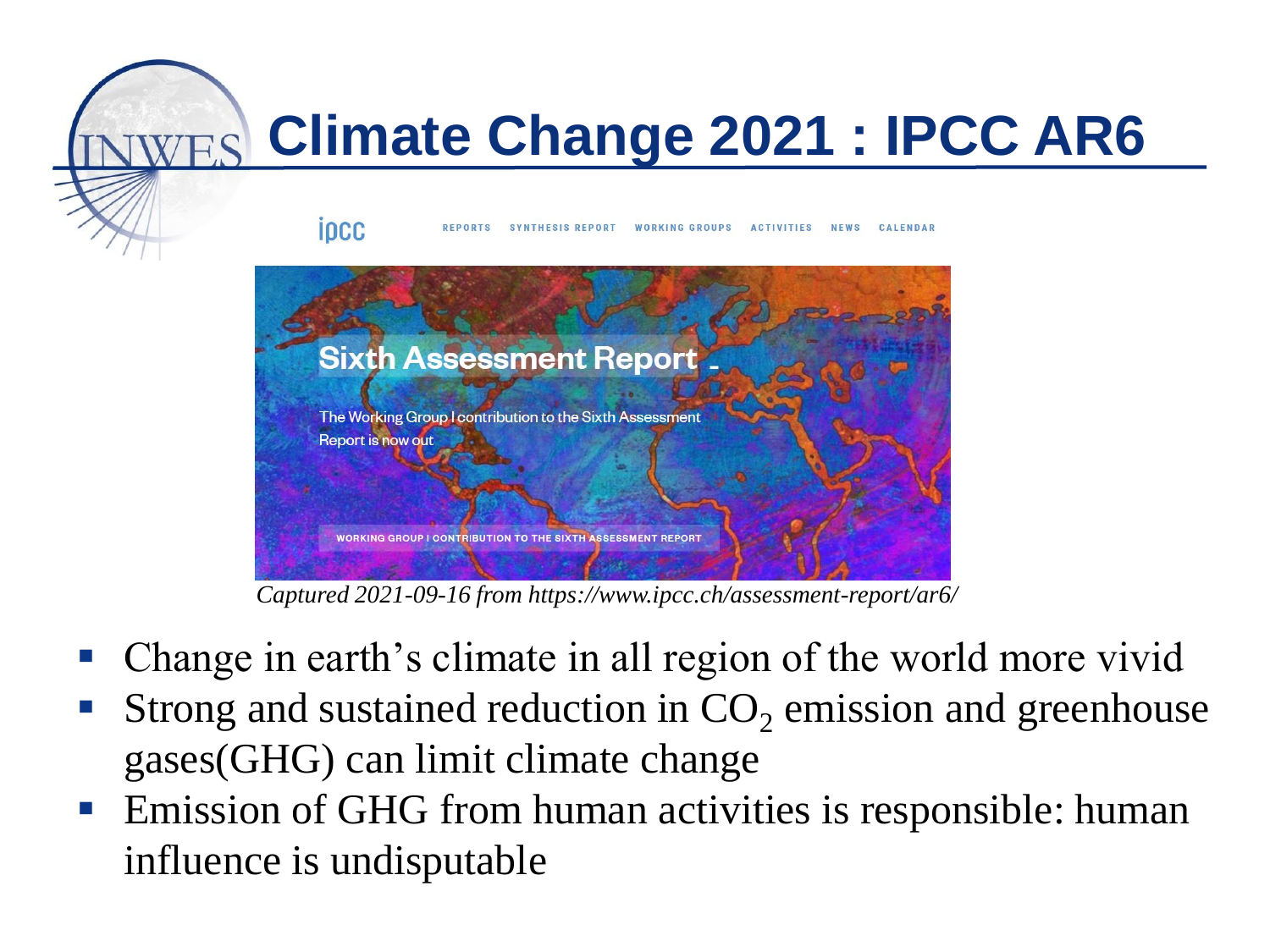### **Climate Change 2021 & Women as effective actors**

- $\checkmark$  Climate change is a global issue : everyone is affected  $\rightarrow$  Immediate Action is needed.
- $\checkmark$  Women are more vulnerable to the climate change effects
- $\rightarrow$  Gender-sensitive strategies to respond to crisis caused by climate change
- $\checkmark$  But, women are also effective actors or agents of change for mitigation and adaptation to climate change
- Women scientists and engineers should be fully utilized in tackling Climate Change issues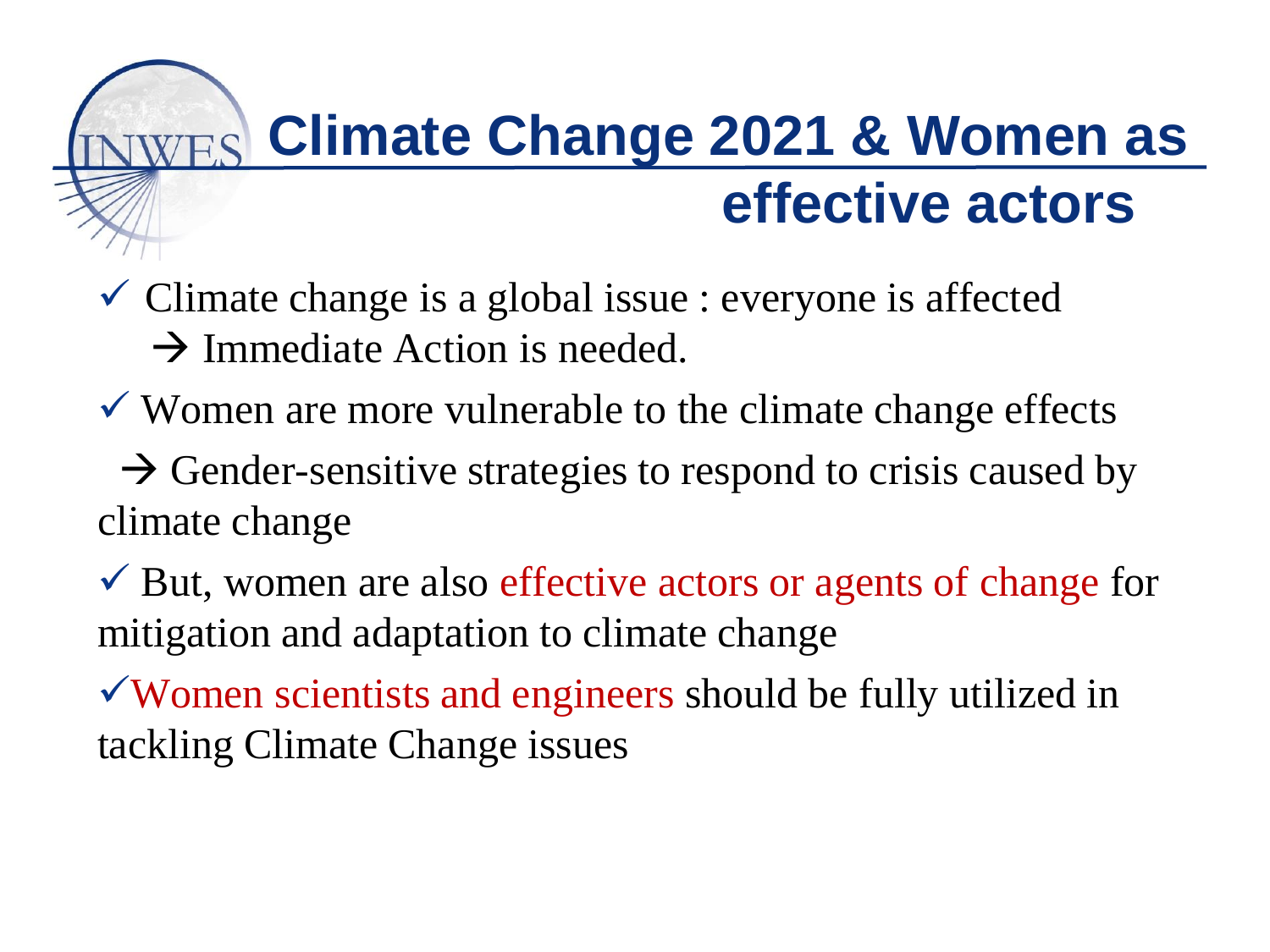### **Climate Change 2021 & Women in STEM**

\*4 Critical building blocks in responding to Climate Change

 $\checkmark$  Mitigation: curbing greenhouse gas emissions from human activities

 $\checkmark$  Adaptation : Reducing vulnerability and building resilience in sectors like water, agriculture, human settlement

 $\checkmark$  Technology transfer: take into account women's needs/ make use of women's knowledge and expertise

- $\checkmark$  Women's involvement ensure user friendly, affordable, effective and sustainable.
- Gender perspectives in national policies, action plans etc. use of sex aggregated data, gender-sensitive benchmarks and indicators.
- $\checkmark$  Consultation and participation of women in climate change initiatives must be ensured and role of women's group and networks strengthened. (women under represented in decision making process.

 $\checkmark$  Financing : to be flexible to encompass women's needs. Women's participation in developing funding criteria/ gender analysis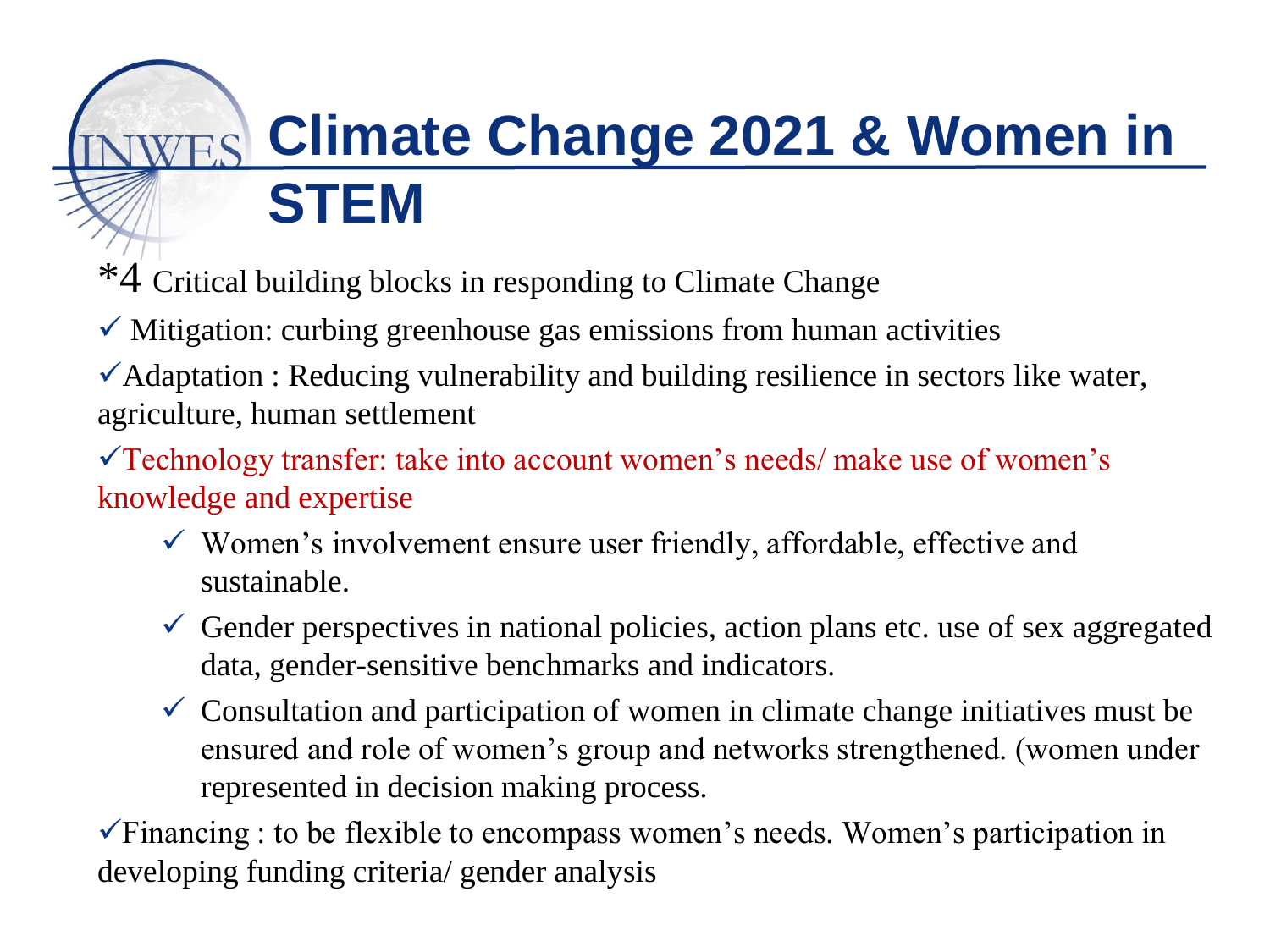## **Climate Change 2021 & Women in STEM**

\*Critical building blocks in responding to Climate Change

Technology transfer: take into account women's needs/ make use of women's knowledge and expertise

- $\checkmark$  Technology is never gender neutral/ when coupled with negative effects of the changing climate, even less gender sensitive.
- Technology increasingly relevant in adapting and mitigating climate change (UNFCC)
- $\checkmark$  Equal inclusion of women and men in all aspects of climate change projects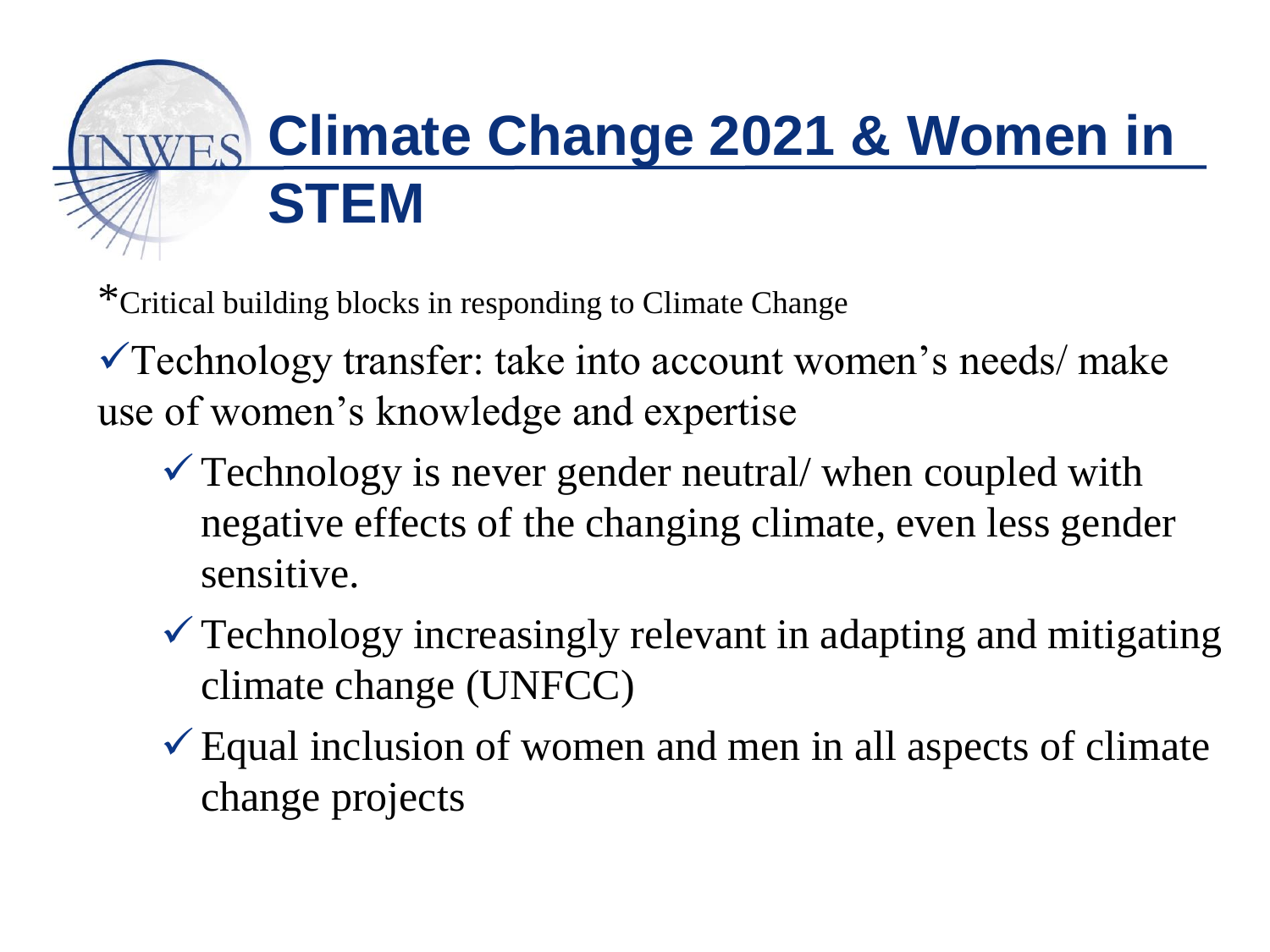### **Climate Change 2021 and Science & Engineering**

- $\checkmark$  Science-led solutions play a critical role: not limited to climate science but covers all scientific disciplines
- $\checkmark$  The Royal Society's statement on 12 specific areas critical for achieving net zero emission by 2050: Climate modeling, Carbon Cycle, Digital Technology, Batteries, Heating and Cooling, Hydrogen, Carbon capture and storage, Climate resilience, Land use and the global food system, Health, Policy and Economics  $\rightarrow$  We need to get more women into these fields

*[Sources:](https://royalsociety.org/topics-policy/projects/climate-change-science-solutions/)* 

*<https://royalsociety.org/topics-policy/projects/climate-change-science-solutions/> [https://royalsociety.org/-/media/policy/projects/climate-change-science-solutions/climate-science-solutions](https://royalsociety.org/-/media/policy/projects/climate-change-science-solutions/climate-science-solutions-overview.pdf)overview.pdf*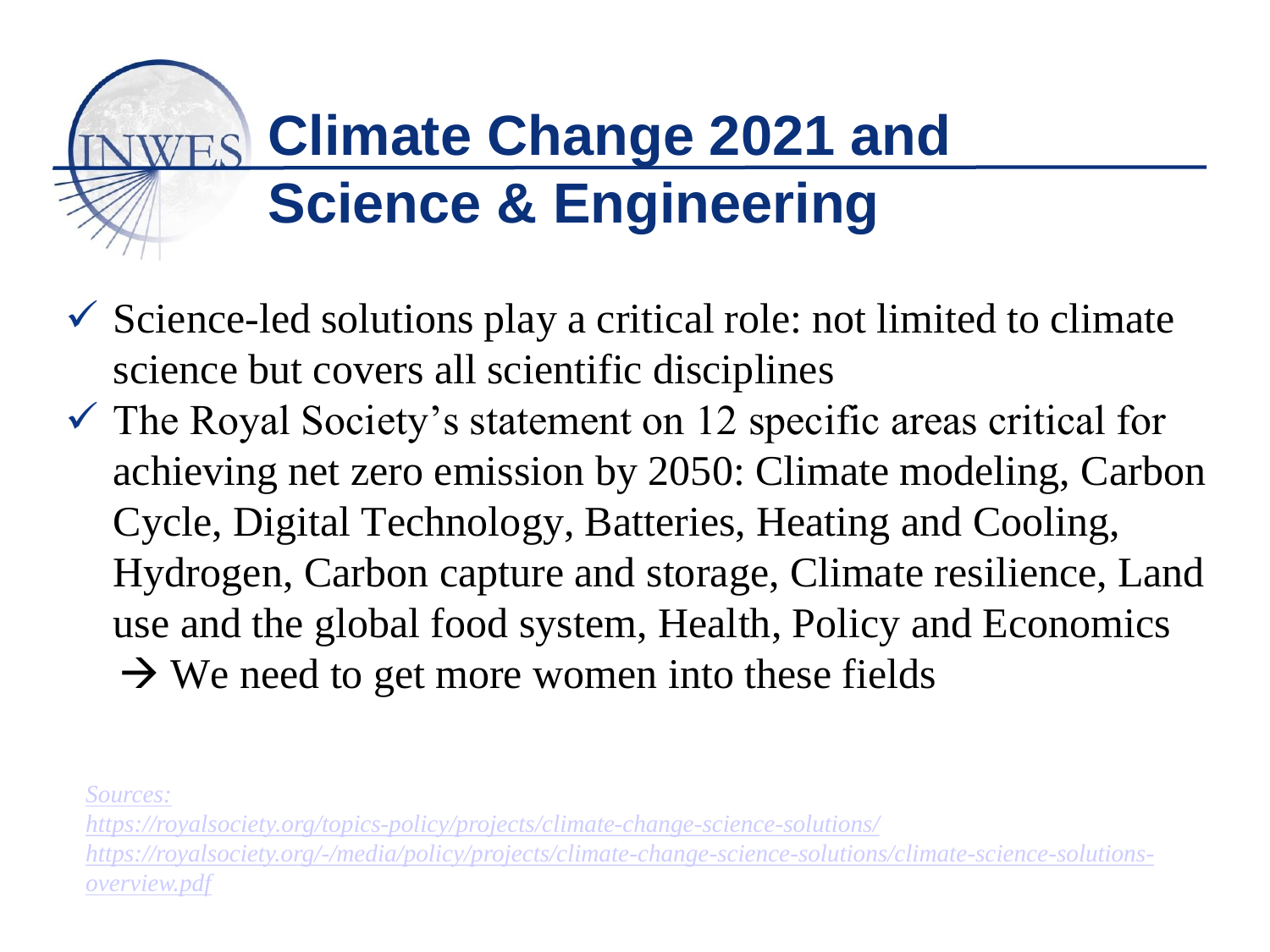# **Climate Change 2021 and Women in STEM Networks**

Importance of Networking: International Collaboration

Women in STEM networks play an important role in overcoming barriers and advancing opportunities for women and girls

 $\sqrt{\frac{B}}$ ut women in STEM networks can do more than dealing with issues to overcome gender barrier

Women in STEM networks can bring "changes" through communication and cooperation

"….So, COMMUNICATION proved an excellent choice for the theme of the conference and must continue as a core objective for us all. We must communicate with each other and not lose the valuable links forged at ICWES9. We must communicate with the rest of the world to show how we, as women, scientists and engineers, can help towards a secure and comfortable future."

\_ statement by Dorothy Hatfield, President WES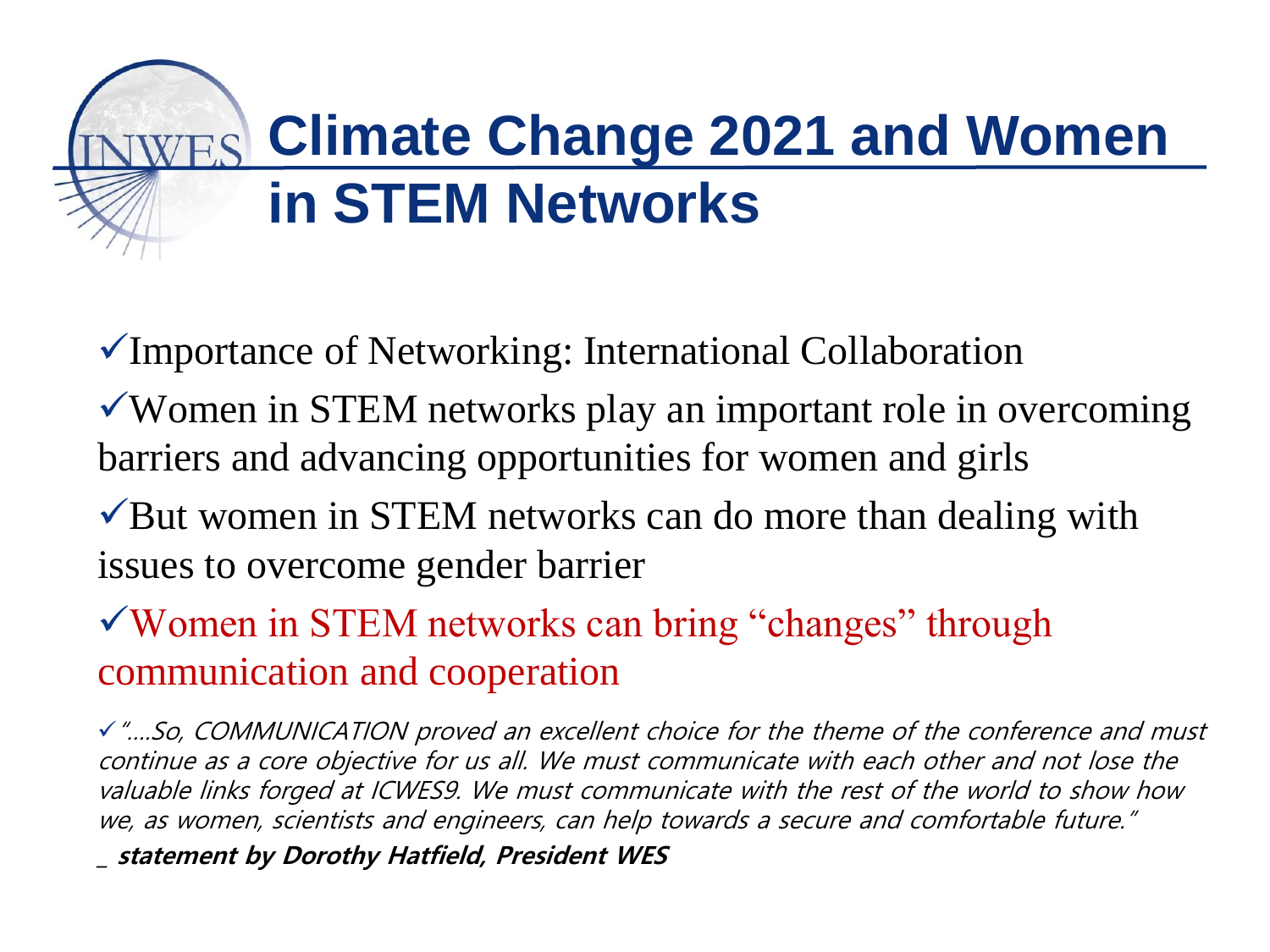### **International Network of Women Engineers & Scientists**

INWES is a global network of organizations of women in STEM, with Organizational Members, Corporate Members, University Members, and Individual Members, all together representing about 250,000 women from over 40 countries worldwide.

*"To build a better future worldwide through full and effective participation of women and girls in all aspects of STEM"*

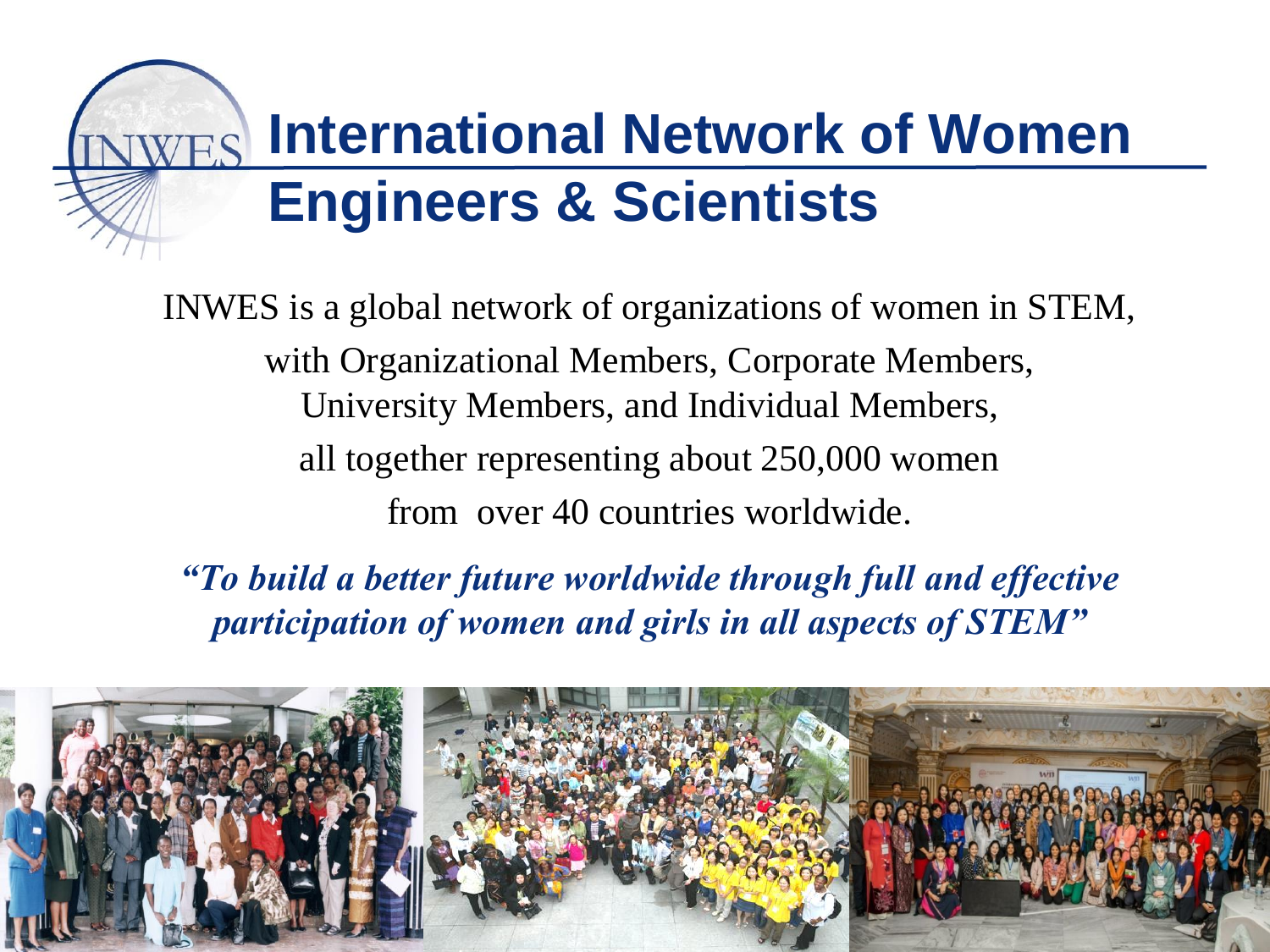### **List of INWES Member Countries\***

| <b>Americas</b> |  |
|-----------------|--|
| Canada          |  |
| <b>Bolivia</b>  |  |
| <b>USA</b>      |  |
| Mexico          |  |
|                 |  |

| <b>INWES-Europe</b> |  |
|---------------------|--|
| Cyprus              |  |
| France              |  |
| Germany             |  |
| Portugal            |  |
| Spain               |  |
| Switzerland         |  |
| Norway              |  |
| UK                  |  |

**ADN** 



\* As of August 29, 2021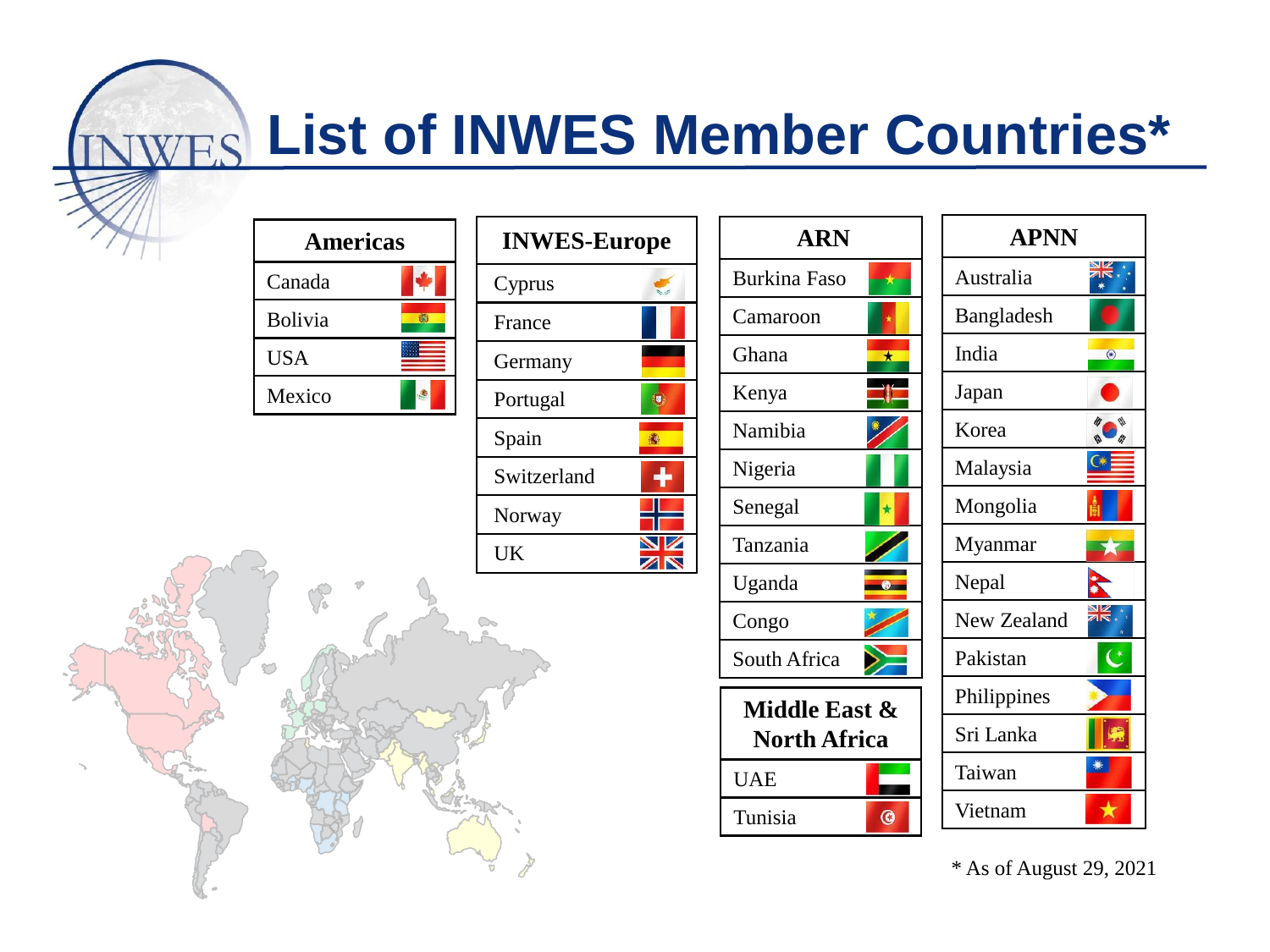

- 1964: the Continuing Committee for the International Conferences for Women Engineers and Scientists (ICWES)
- **2002: INWES established with UNESCO grant**
- **2004: Incorporated in Canada as a not-for-profit corporation**
- **2008: Official NGO partner of the operational type with UNESCO**
- **2017: Consultative status of UN Economic and Social Council**

*"As a solution to tackle the issue of gender imbalances in STEM, UNESCO aims to support and promote networks of women scientists in various scientific domains and regions, such as, among others, … the International Network of Women Engineers and Scientists."*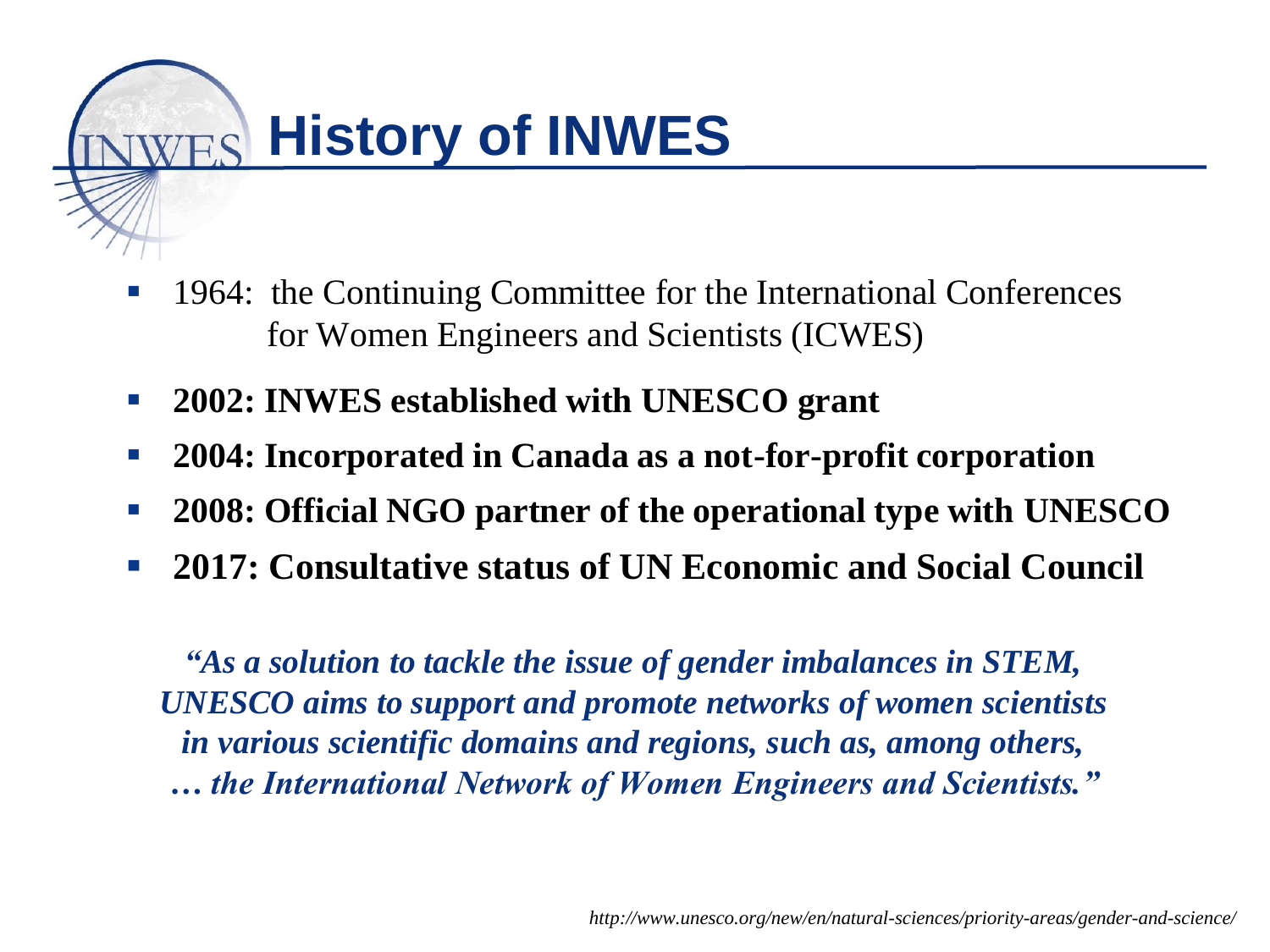### **INWES Objectives in relation to Climate Change**

- **1.** Become an influential voice on STEM issues for the benefits of women and society :  $\rightarrow$  gender perspectives in climate change issues
- **2.** Increase the presence of women in mainstream STEM decision-making bodies  $\rightarrow$  gender perspectives in climate change policies
- **3.** Promote exchange of information and best practices for outreach and professional development  $\rightarrow$  Information exchange on climate change issues
- **4.** Provide opportunities for networking worldwide
- **5.** Support a range of global and regional projects
- **6.** Expand the opportunities for education and careers in STEM for girls and women.  $\rightarrow$  develop education resources on climate change issues